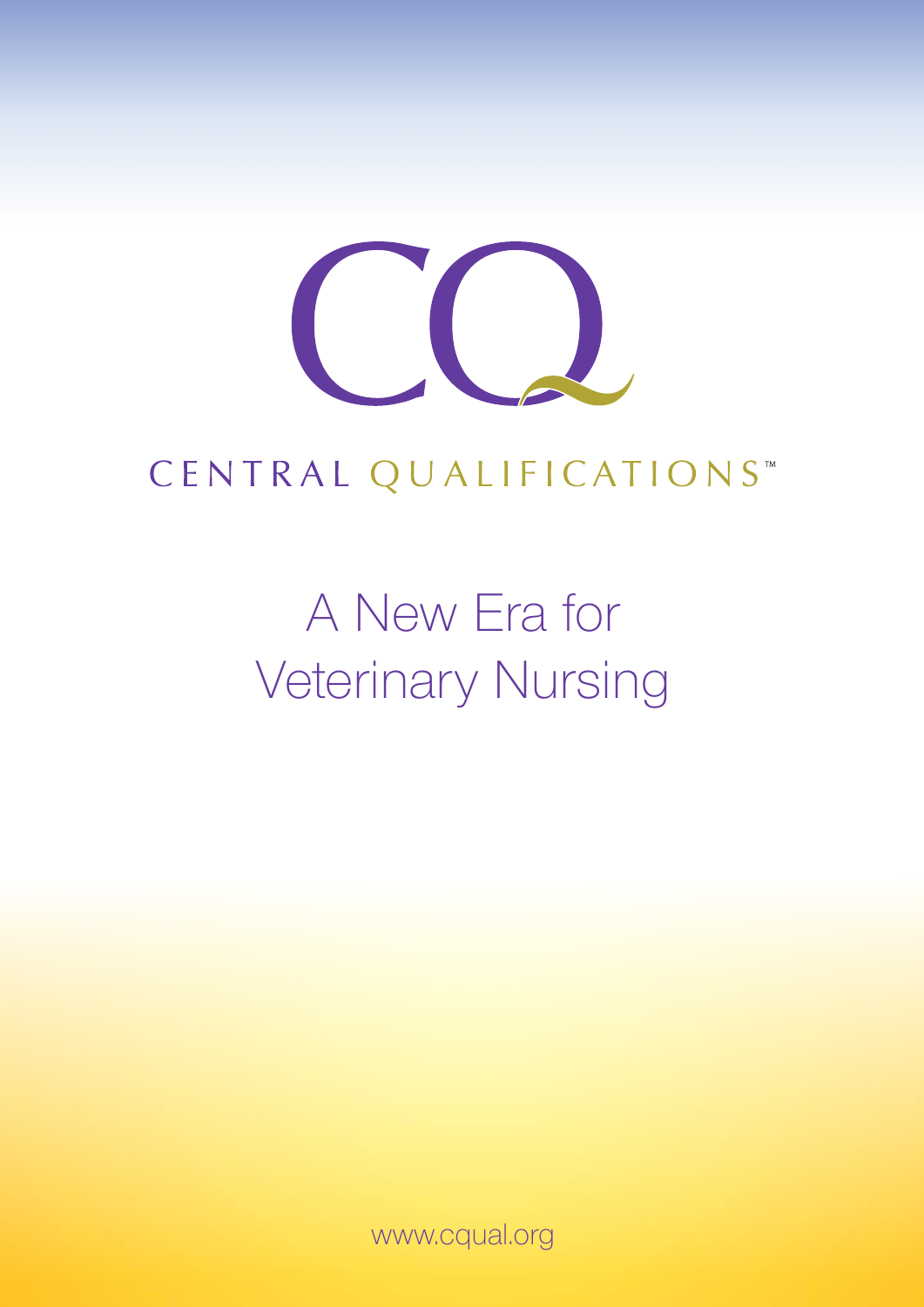#### **A New Era for Veterinary Nursing**

Well-trained veterinary nursing staff are key to the successful operation and development of veterinary practices. The role of the veterinary nurse has expanded over the years and with it the need for well-trained, competent and caring veterinary nurses; this in turn has placed its demand on colleges and practices involved in training.

#### *In October 2011 Central Qualifications (CQ) became the first independent awarding body to offer a veterinary nursing qualification, the CQ Diploma in Veterinary Nursing (DipVN).*

Central Qualifications aims to:

- Reduce the administrative burden of training through new initiatives and increased support for colleges, tutors, students and practices.
- Improve quality of training with greater focus on the outcomes of training and practical competencies.
- Make veterinary nurse training more accessible to practices.
- Through improved training, create new opportunities for veterinary nurses working within veterinary practices.

#### **About us**

CQ is an Ofqual approved awarding body and provides a range of modern and comprehensive qualifications for the veterinary industry.

The majority of our staff are veterinary surgeons and veterinary nurses who have worked in practice for a number of years. Our combined veterinary and veterinary nursing expertise amounts to over 150 years.

Direct input from veterinary practices ensures that the qualifications offered reflect the current needs of the veterinary industry and are also deliverable within the working practice environment.

After qualifying, students can be confident that they will have gained the necessary skills, knowledge and practical competencies needed to advance their careers.

CQ works alongside sector skills councils to ensure that qualifications meet or exceed the national occupational standards. Its accredited national qualifications are designed to fit onto the qualifications and credit framework (QCF).

*We are dedicated to the highest standards of vocational learning.*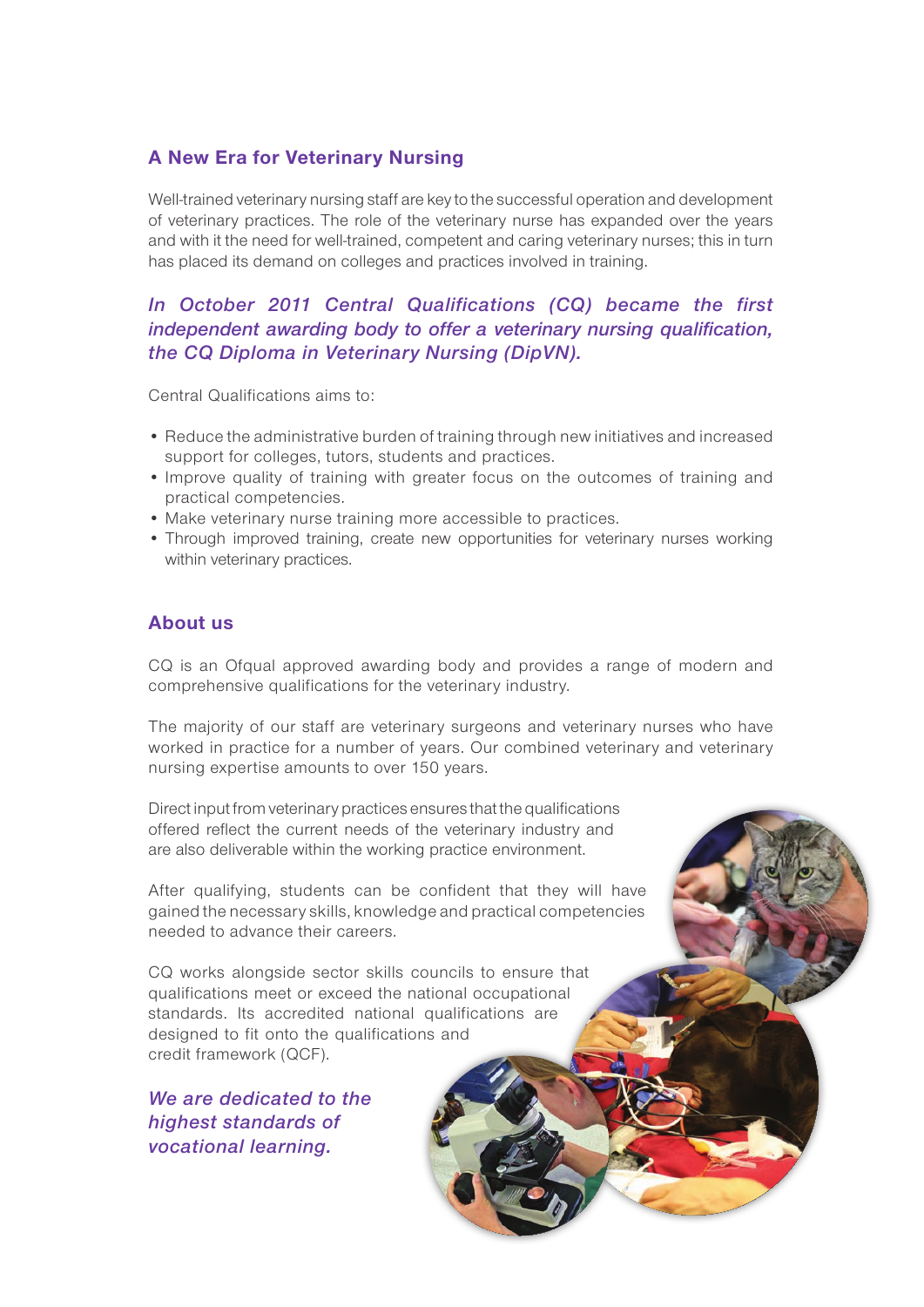

#### **Working with Central Qualifications**

CQ's Diploma in Veterinary Nursing (DipVN) has a number of benefits for students, clinical coaches, training practices and colleges.

These include:

- The flexibility for colleges to use different training styles and structures
- Increased guidance for students, clinical coaches and tutors
- An enhanced and custom built web-based skills recording system (CSL)
- A built in communication tool within the CSL.
- An inclusive approach to smaller colleges so that remote and rural areas have access to training.
- A team based approach to training with multiple coaches and tutors facilitated.
- Rigorous and fair examination systems.

#### *The DipVN has been designed to meet the needs and requirements of both practices and students.*

#### **Central Skills Log**

The Central Skills Log (CSL) is a key component of CQ's DipVN and other veterinary qualifications.

It has been specially designed for CQ as a work-based learning and communication tool to support the delivery of CQ qualifications.

The CSL allows everyone involved in training to securely update the student log. This can be done by smartphone, tablet, or any device with a web browser. Students, clinical coaches and tutors can record progress quickly and thoroughly, as they are not relying wholly on one person. This team based approach is utilised throughout the whole CSL system.

The CSL has also been designed to increase the quality of evidence recorded for practical tasks and allows students to upload pictorial and media evidence as well as scanned documents and written statements.

This enables students to demonstrate their achievements in the most appropriate and beneficial way for optimum results.

Every task within the CSL has guidance information for students, tutors and coaches.